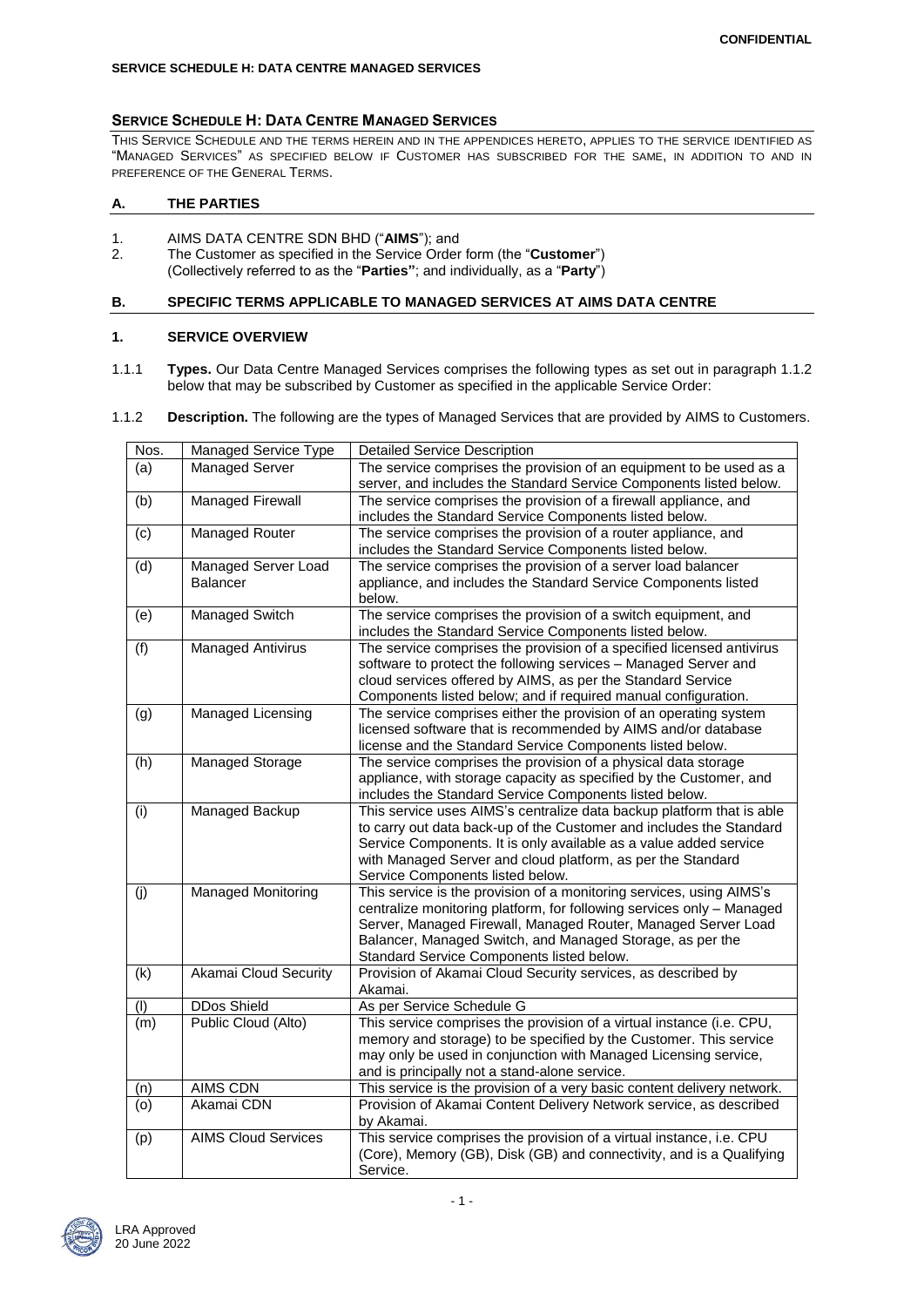## 1.1.3 **Scope of Service**

**Overall Scope of Work.** Each of the Managed Service types comprises a Standard Service Scope and a Service Level Arrangement as detailed below. Deviation of the Standard Service Scope (as referred below) is permissible with the written consent of AIMS, and is subject to additional charges that AIMS will notify you of, and for which you will pay AIMS.

| Nos. | Managed         | The scope of work for each type of the Managed Service       | Service Level |
|------|-----------------|--------------------------------------------------------------|---------------|
|      | Service Type    | that AIMS will provide is specified below ("Standard         | Arrangement   |
|      |                 | Service Scope")                                              | ("SLA")       |
| (a)  | Managed         | Implementation and configuration of the server with          | 99.9%         |
|      | Server          | operating system ("Server Equipment"). Implementing          |               |
|      |                 | configuration changes.                                       |               |
|      |                 | Basic Support Services as set out in Appendix 1 of this      |               |
|      |                 | Service Schedule H.                                          |               |
|      |                 | Provide 1 connection from the managed equipment to           |               |
|      |                 | Customer's equipment within the same data centre as the      |               |
|      |                 | managed equipment is located. Additional connections from    |               |
|      |                 | the managed equipment to Customer's equipment is             |               |
|      |                 | charged separately.                                          |               |
|      |                 | Equipment remedial maintenance where the equipment           |               |
|      |                 | malfunctions, including troubleshooting & isolation of the   |               |
|      |                 | equipment related issues.                                    |               |
|      |                 | 24x7x 365 ticketing.                                         |               |
| (b)  | Managed         | Implementation and configuration of the firewall setting and | 99.9%         |
|      | Firewall        | policies ("Firewall Equipment").                             |               |
|      |                 | Basic Support Services as set out in Appendix 1 of this      |               |
|      |                 | Service Schedule H.                                          |               |
|      |                 | Provide 1 connection from the managed equipment to           |               |
|      |                 | Customer's equipment within the same data centre as the      |               |
|      |                 | managed equipment is located. Additional connections from    |               |
|      |                 | the managed equipment to Customer's equipment is             |               |
|      |                 | charged separately.                                          |               |
|      |                 | Equipment remedial maintenance where the equipment           |               |
|      |                 | malfunctions, including troubleshooting & isolation of the   |               |
|      |                 | equipment related issues.                                    |               |
|      |                 | 24x7x 365 ticketing.                                         |               |
| (c)  | Managed         | Implementation and configuration of the router setting and   | 99.9%         |
|      | Router          | ACL lists ("Router Equipment").                              |               |
|      |                 | Basic Support Services as set out in Appendix 1 of this      |               |
|      |                 | Service Schedule H.                                          |               |
|      |                 | Provide 1 connection from the managed equipment to           |               |
|      |                 | Customer's equipment within the same data centre as the      |               |
|      |                 | managed equipment is located. Additional connections from    |               |
|      |                 | the managed equipment to Customer's equipment is             |               |
|      |                 | charged separately.                                          |               |
|      |                 | Equipment remedial maintenance where the equipment           |               |
|      |                 | malfunctions, including troubleshooting & isolation of the   |               |
|      |                 | equipment related issues.                                    |               |
|      |                 | 24x7x 365 ticketing.                                         |               |
| (d)  | Managed         | Implementation and configuration of the Server Load          | 99.9%         |
|      | Server Load     | Balancer ("LB Equipment").                                   |               |
|      | <b>Balancer</b> | Basic Support Services as set out in Appendix 1 of this      |               |
|      |                 | Service Schedule H.                                          |               |
|      |                 | Provide 1 connection from the managed equipment to           |               |
|      |                 | Customer's equipment within the same data centre as the      |               |
|      |                 | managed equipment is located. Additional connections from    |               |
|      |                 | the managed equipment to Customer's equipment is             |               |
|      |                 | charged separately.                                          |               |
|      |                 | Equipment remedial maintenance where the equipment           |               |
|      |                 | malfunctions, including troubleshooting & isolation of the   |               |
|      |                 | equipment related issues.                                    |               |
|      |                 | 24x7x 365 ticketing.                                         |               |

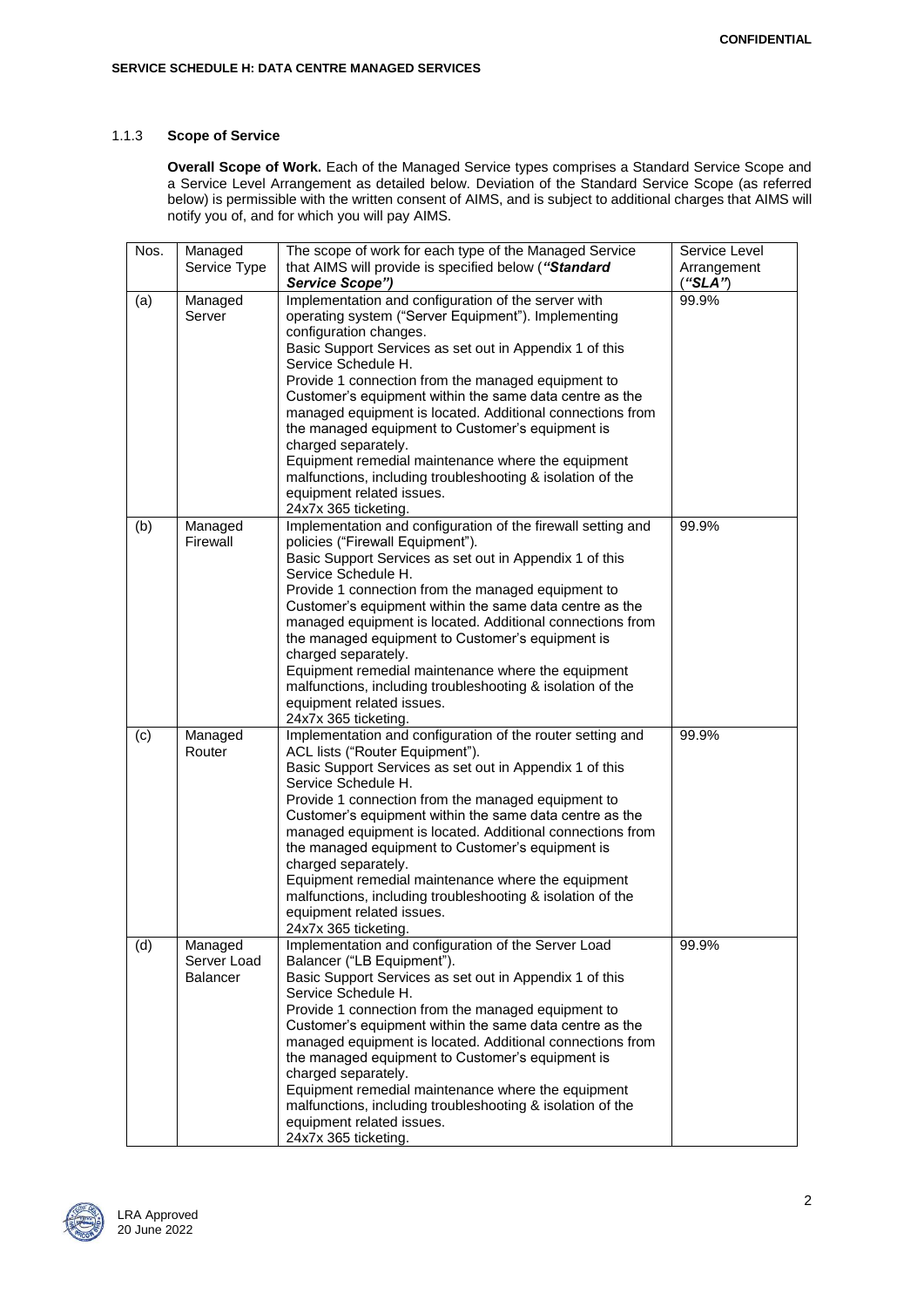| (e) | Managed<br>Switch             | Implementation and configuration of the switch ("Switch<br>Equipment").<br>Basic Support Services as set out in Appendix 1 of this<br>Service Schedule H.<br>Provide 1 connection from the managed equipment to<br>Customer's equipment within the same data centre as the<br>managed equipment is located. Additional connections from<br>the managed equipment to Customer's equipment is<br>charged separately.<br>Equipment remedial maintenance where the equipment<br>malfunctions, including troubleshooting & isolation of the<br>equipment related issues.<br>24x7x 365 ticketing. | 99.9%              |
|-----|-------------------------------|---------------------------------------------------------------------------------------------------------------------------------------------------------------------------------------------------------------------------------------------------------------------------------------------------------------------------------------------------------------------------------------------------------------------------------------------------------------------------------------------------------------------------------------------------------------------------------------------|--------------------|
| (f) | Managed<br>Antivirus          | Installation and configuration of the antivirus software,<br>installation of auto updates of virus definitions, and when<br>requested by Customer, manual configuration (limited to 4<br>times per annum)                                                                                                                                                                                                                                                                                                                                                                                   | <b>Best Effort</b> |
| (g) | Managed<br>Licensing          | (a) Operating System licence.<br>In respect of the provision of the Operating System license<br>to Customer, the service components are:<br>(i) installation of the OS;<br>(ii) configuration of the OS;<br>(iii) installation of OS patches and updates when instructed<br>by Customer.<br>(b) Database license.<br>In respect of provision of database licensing to Customer the<br>service is only the provision of the license database.<br>Installation and configuration of the licensed database is<br>excluded.                                                                     | <b>Best Effort</b> |
| (h) | Managed<br>Storage            | Implementation and configuration of the Data Storage setting<br>Basic Support Services as set out in Appendix 1 of this<br>Service Schedule H.<br>Provide 1 connection from the managed equipment to<br>Customer's equipment within the same data centre as the<br>managed equipment is located. Additional connections from<br>the managed equipment to Customer's equipment is<br>charged separately.<br>Equipment remedial maintenance where the equipment<br>malfunctions, including troubleshooting & isolation of the<br>equipment related issues.<br>24x7x 365 ticketing.            | 99.9%              |
| (i) | Managed<br>Backup             | Install and configuration of the data backup platform<br>Install the software agent on the Customer's designated<br>equipment that the agent is compatible with.<br>24x7x365 ticking and notification                                                                                                                                                                                                                                                                                                                                                                                       | Best effort        |
| (j) | Managed<br>Monitoring         | 24x7x365 basis monitoring of Managed Server, Managed<br>Firewall, Managed Router, Managed Server Load Balancer,<br>Managed Switch, and Managed Storage only.<br>24x7x 365 ticketing and notification                                                                                                                                                                                                                                                                                                                                                                                        | Best effort        |
| (k) | Akamai<br>Cloud<br>Security   | The Standard Service Components depends on the module<br>provided by Akamai that is subscribed by Customer.<br>Type of modules provided by Akamai are available at<br>https://www.akamai.com/us/en/products/cloud-security/                                                                                                                                                                                                                                                                                                                                                                 | 99%                |
| (1) | <b>Public Cloud</b><br>(Alto) | Provision of CPU, memory and storage as part of the virtual<br>instance.<br><b>Excluded Managed Licensing Service</b>                                                                                                                                                                                                                                                                                                                                                                                                                                                                       | 99.95%             |
| (m) | AIMS CDN                      | Provision of content delivery network service.<br>Troubleshooting and isolation of AIMS CDN related services<br>24x7x365 ticking, 1 <sup>st</sup> and 2 <sup>nd</sup> level support                                                                                                                                                                                                                                                                                                                                                                                                         | 99.99%             |
| (n) | Akamai CDN                    | The Standard Service Components depends on the module<br>provided by Akamai that is subscribed by Customer.                                                                                                                                                                                                                                                                                                                                                                                                                                                                                 | 99%                |

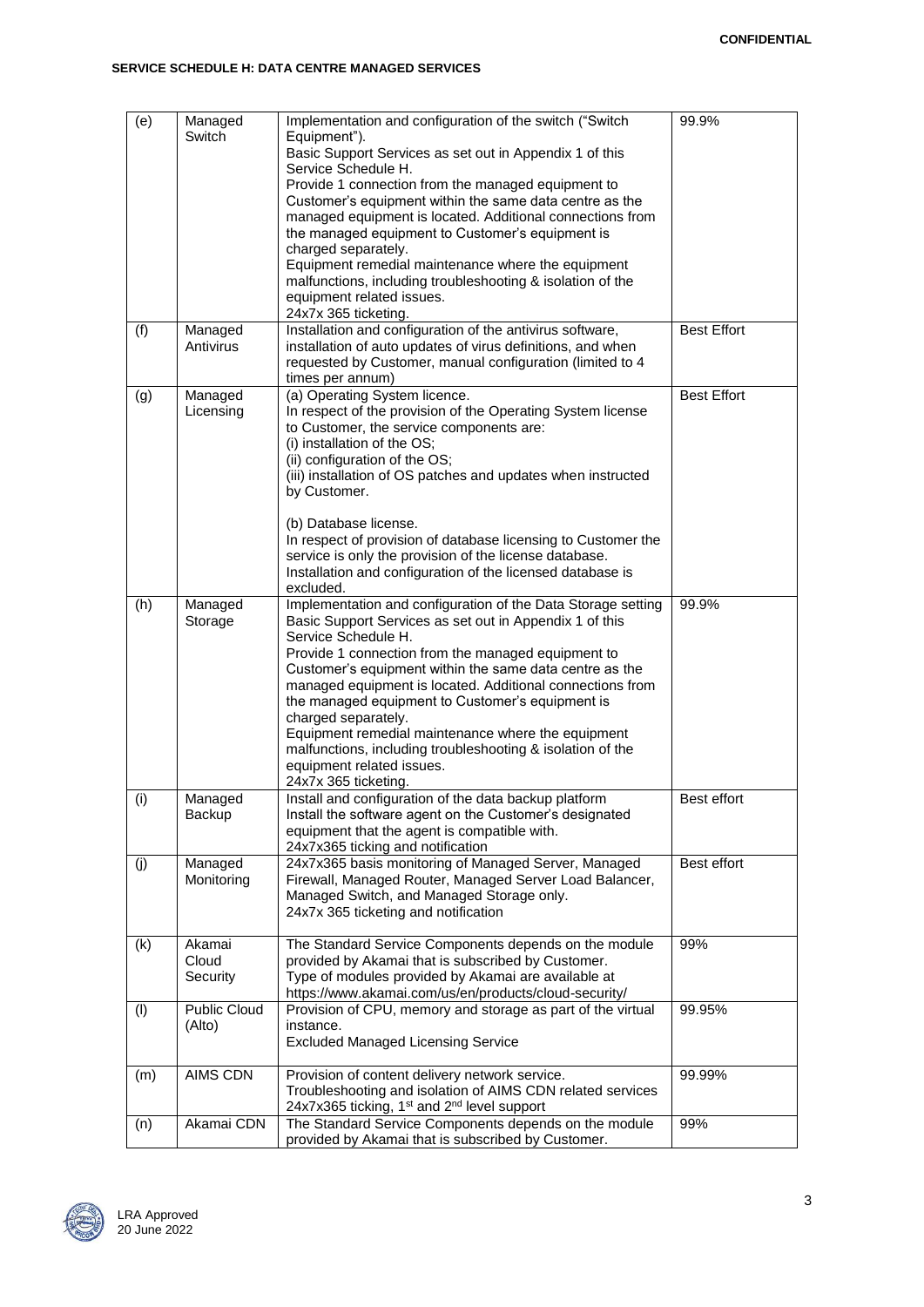#### **SERVICE SCHEDULE H: DATA CENTRE MANAGED SERVICES**

|     |                               | Type of modules are available at<br>https://www.akamai.com/uk/en/cdn/ and under Akamai's                                                                                                                                                                                                                                                                                                                                                                                        |        |
|-----|-------------------------------|---------------------------------------------------------------------------------------------------------------------------------------------------------------------------------------------------------------------------------------------------------------------------------------------------------------------------------------------------------------------------------------------------------------------------------------------------------------------------------|--------|
|     |                               | Product listing as Media Delivery all available at Akamai's<br>website.                                                                                                                                                                                                                                                                                                                                                                                                         |        |
| (o) | AIMS Cloud<br><b>Services</b> | Provision of CPU, memory and disk or storage as part of the<br>virtual instance.<br>Provision of connectivity from the AIMS Cloud Service to the<br>Internet. Customer shall select the type of connectivity plan<br>based on the connectivity packages specified in the service<br>order.<br>As this is a Qualifying Service, Customer may subscribe for<br>the valued-added services (as specified in the Service<br>Order), and if so subscribed paragraph 11.1 herein shall | 99.95% |
|     |                               | apply.                                                                                                                                                                                                                                                                                                                                                                                                                                                                          |        |

- 1.2 This Service Schedule contains the specific terms and conditions for Managed Services (including the appendices which form a constituent part hereof) ("**MS Specific Terms**") and the General Terms together with the Service Order Form (collectively constitute the entire terms and conditions of the Agreement for Managed Services between the Parties). The appendices attached hereto are as follows:-
	- (a) The installation and support services to be provided by AIMS to the Customer for the Managed Services are attached hereto as Appendix 1, and the Basic Support Services in Appendix 1 identified against each type of Managed Service as set out in paragraph 1.1.3 above is applicable. For the avoidance of doubt, if a type of Managed Service does not refer to Basic Support Service then the Basic Support Services are not provided for such Managed Service type; and
	- (b) the Service Level Guarantee which sets out the levels at which Managed Services are to be provided by AIMS to Customer are attached hereto as Appendix 2, if the Customer subscribes for the Managed Services with the Service Level Guarantee.
- 1.3 For clarity purposes, if Customer subscribes for AKAMAI CDN or AKAMAI Cloud Security Services, notwithstanding anything to the contrary herein, the terms of this Service Schedule and the applicable terms from Akamai shall be applicable as between the Parties and will be specified in a separate agreement.

## **2. DEFINITIONS AND INTERPRETATIONS**

- 2.1 In this Service Schedule, all capitalized terms not otherwise defined herein shall have the meaning given to them in the Service Order form and/or General Terms.
- 2.2 Further, unless the context otherwise requires, the following words and expressions shall have the following meanings:-

| (a) | <b>AIMS Network</b>                                       | means all telecommunications and networking devices within each<br>AIMS Point-of-Presence ("POP"), all wiring within each AIMS POP<br>and all telephone circuits between AIMS POP. The AIMS Network<br>does not include telecommunications and networking devices not<br>owned or not directly controlled by AIMS.                                                                                                          |
|-----|-----------------------------------------------------------|-----------------------------------------------------------------------------------------------------------------------------------------------------------------------------------------------------------------------------------------------------------------------------------------------------------------------------------------------------------------------------------------------------------------------------|
| (b) | Backup<br>and<br>Restoration<br><b>Process</b><br>Failure | means any situation in which AIMS cannot restore a scheduled<br>backup due to no fault of the Customer and which results in a loss<br>of data to the Customer.                                                                                                                                                                                                                                                              |
| (c) | <b>AIMS CDN Outage</b>                                    | means an outage of Customer's media in AIMS CDN portal<br>(https://portal.cdn.aims.com.my/) where Customer cannot connect<br>to the portal from their location, but does not include planned<br>outages as notified by AIMS, partial outages or degradation of<br>service due to high packet loss or other similar network symptoms<br>which indicate a condition outside of AIMS's control including Denial<br>of Service. |
| (d) | AIMS Alto Outage                                          | means an outage of AIMS Alto virtual machine that is contained<br>within AIMS Alto infrastructure where Customer cannot connect to<br>the virtual machine from their location, but does not include planned<br>outages as notified by AIMS, partial outages or degradation of                                                                                                                                               |

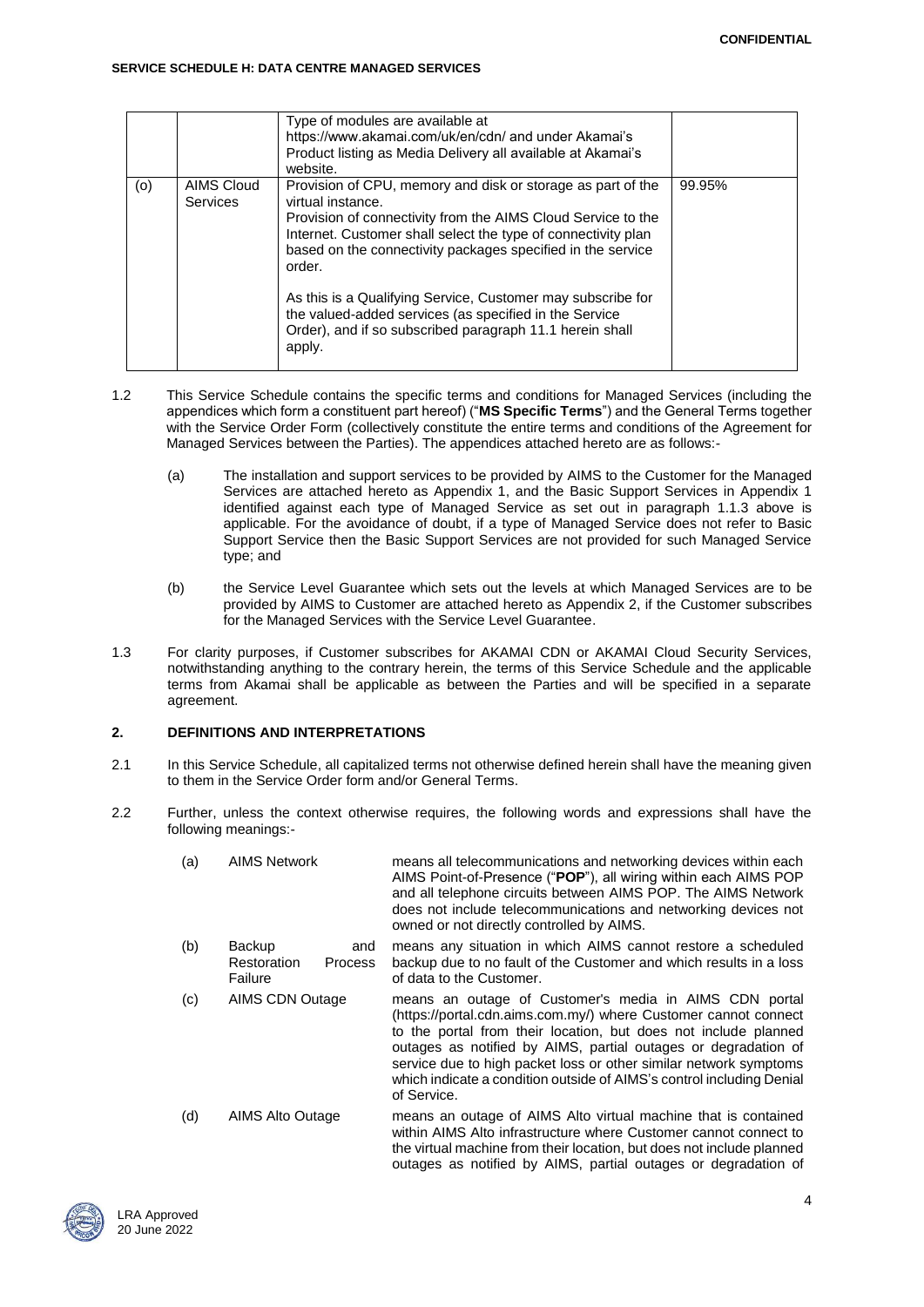service due to high packet loss or other similar network symptoms which indicate a condition outside of AIMS's control including Denial of Service. AIMS Alto Outage shall not include the failure of hardware or software used or owned by Customer. (e) Dedicated Server means hardware components of the server provided by AIMS for the Managed Server service only, which includes the processor(s), random access memory, hard disk(s), motherboard, network interface card(s) and any related hardware component which may be installed in the Dedicated Server and such agreed operating system. (f) Dedicated Server Outage means an outage of a Dedicated Server that is contained within the AIMS Network infrastructure where Customer cannot connect to the Dedicated Server service, but does not include planned outages as notified by AIMS, partial outages or degradation of service due to high packet loss or other similar network symptoms which indicate a condition outside of AIMS's control including Denial of Service. Dedicated Server Outage shall not include the failure of hardware or software used or owned by Customer. (g) Denial of Service means any type of attack that is directed to AIMS MS Equipment or AIMS Network where the attackers attempt to prevent legitimate users from accessing the service. (h) Managed Equipment means a device that is dedicated to a specific function in contrast to a general-purpose computer or server, and includes Server Equipment, Firewall Equipment, Router Equipment, LB Equipment and/or Switch Equipment, and may come pre-installed with its operating software and application. (i) Network Outage means an outage that occurs within the AIMS Network that affects or impacts the applicable Managed Services, but does not include planned outages as notified by AIMS, partial outages or degradation of service due to high packet loss or other similar network symptoms which indicate a condition outside of AIMS's control including Denial of Service. A Network Outage shall not include the failure of hardware or software used or owned by Customer. (j) Operating System / OS means software designed to control the hardware of a specific dataprocessing system in order to allow users and application programs to make use of it. This is installed on the Dedicated Server during initial setup and AIMS will only responsible for software installed

- during this time. (k) Managed Services means any of the services identified in Paragraph 1.1.2 of this Service Schedule which is subscribed by the Customer as evidenced in the Service Order.
- (l) Service Term means either the Initial Service Term, the Renewed Service Term or both the Initial and Renewed Service Term.

## **3. Maintenance**

3.1 The Parties acknowledge and agree that each Party is entitled to carry out maintenance work from time to time as and when necessary. The Parties further agree and acknowledge that each Party will provide assistance and facilitate such maintenance. As far as possible, Parties shall endeavour to ensure that any disruption or interruption to the Managed Services (if applicable) is kept to a minimum.

## 3.2 **Schedule Maintenance.**

- 3.2.1 Scheduled maintenance is work that are planned and/or programmed, including planned outages, upgrading works ("**Scheduled or Planned Maintenance**").
- 3.2.2 If the Scheduled or Planned Maintenance is carried out by AIMS or an Affiliate, AIMS will provide seven (7) days prior notice of such maintenance to the Customer. As for Scheduled or Planned Maintenance by the Customer, the Customer must provide a minimum period of fourteen (14) days prior written request to AIMS stating the nature and duration of such Scheduled or Planned Maintenance in a format prescribed by AIMS. AIMS shall not unreasonably withhold its approval for the Customer's Scheduled or Planned Maintenance.

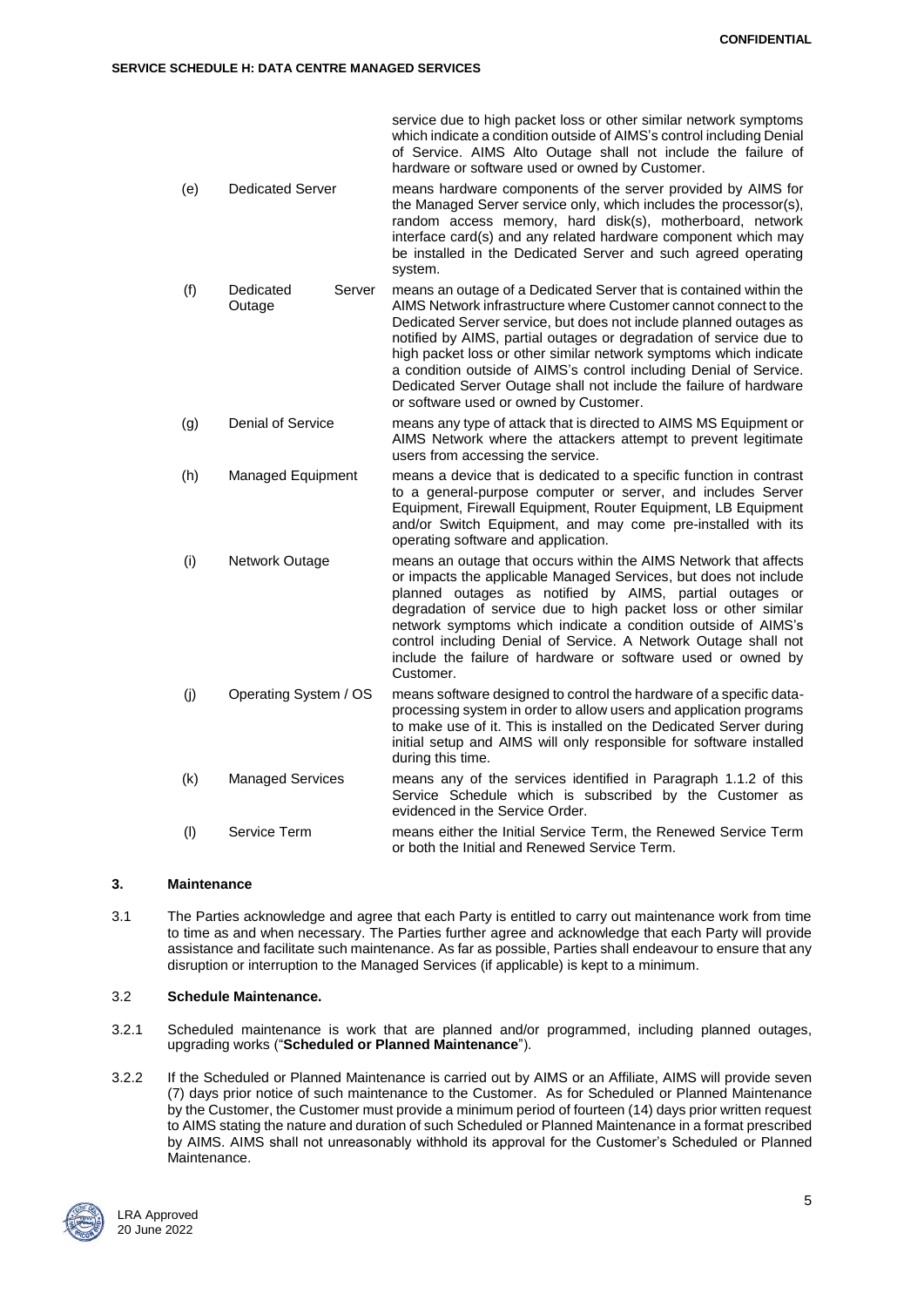- 3.2.3 As far as possible, AIMS shall endeavour to ensure that any disruption or interruption to the Managed Services is kept to a minimum. The standard for AIMS's maintenance window for Scheduled or Planned Maintenance is between 00.00-7.00 MYT (GMT+08:00), of the node location. AIMS will try its best to accommodate reasonable requirements of the Customer in terms of Scheduled or Planned Maintenance times.
- 3.2.4 AIMS shall endeavour to not suspend the Managed Services for Scheduled or Planned Maintenance more than 12 times in any calendar year. Further, AIMS shall endeavour to ensure that Scheduled or Planned Maintenance does not exceed a total of 24 hours in any calendar year.
- 3.3 **Emergency Maintenance.** The Customer understands and agrees that Emergency Maintenance will be carried out by AIMS in the event of threats to the operational environment, service degradation or events beyond AIMS's control ("**Emergency Maintenance**"). If the circumstance permits, AIMS will provide the Customer one (1) day prior notification of such Emergency Maintenance.
- 3.4 The time taken to carry out and complete a Scheduled or Planned Maintenance, including Emergency Maintenance by AIMS or an Affiliate will be excluded from the calculation of the SLA or SLG in this Service Schedule.

### **4. Managed Equipment**

- 4.1 The Customer acknowledges that all Managed Equipment including any other hardware, software, Operating System, equipment, apparatus, appliance, cables, wires, lines, fasteners, joints, trunking, and/or conduits utilised by AIMS to provide the Managed Services or supplied by AIMS to the Customer for purposes of the Customer receiving the Managed Services is and remains the property of AIMS or its licensors subject to purchase rights (if any), as may specifically granted to the Customer. AIMS's sole liability to the Customer for any malfunction or defect, if any, in the Managed Equipment shall be as provided in the Service Level Guarantee and the Customer's sole and exclusive remedy for such malfunction or defect shall be the remedies set forth in such service level guarantee (if so agreed).
- 4.2 In the event that Customer exercises a purchase option for the Managed Equipment, the Customer acknowledges that any rights or remedies the Customer may have regarding the performance or compliance of such purchased Managed Equipment are limited to warranties, if any, extended by the manufacturer of such Managed Equipment to the extent that such warranties are assignable by AIMS to the Customer.
- 4.3 The Customer is responsible for risk of loss or damage to any Managed Equipment supplied by AIMS to the Customer to enable the Customer to receive and/or utilise the Managed Services and shall ensure that, during the Service Term, such Managed Equipment is insured for full replacement value with a reputable insurance company. The Customer shall operate the Managed Equipment supplied by AIMS in accordance with AIMS' and/or the manufacturer's guidelines. The Customer is entitled to use any Managed Equipment supplied by AIMS only in connection with the Customer's permitted use of the Managed Services.
- 4.4 AIMS reserves the right to substitute, change or modify the Managed Equipment or any software utilized to provide the Managed Services at any time. AIMS shall not be responsible for any changes in the Managed Services that cause the Customer's Equipment to become obsolete, require modification or alteration, or otherwise affect the performance of the Managed Services. However, if practicable (without an obligation to expend funds or incur additional costs), AIMS may assist the Customer in resolving any problems with the Managed Equipment.
- 4.5 The Customer acknowledges that AIMS will have no responsibility for any Customer's Equipment utilized by the Customer to receive the Managed Services.
- 4.6 AIMS may, in its absolute discretion, take corrective action, including assessment of additional charges, disconnection or discontinuance of any and all Managed Services or termination of this Agreement in the event the Customer engages in or commits any of the following acts:
	- (a) Alters, modifies or improperly uses any portion of the Managed Equipment or software utilized to provide the Managed Services;
	- (b) Violates AIMS' usage instructions and/or guidelines in respect of the Managed Services;
	- (c) Performs or attempts to perform maintenance services on the Managed Equipment unless specifically requested to do so by AIMS;
	- (d) Attaches devices or other equipment not approved by AIMS (or the original manufacturer of the Managed Equipment) to the Managed Equipment; or

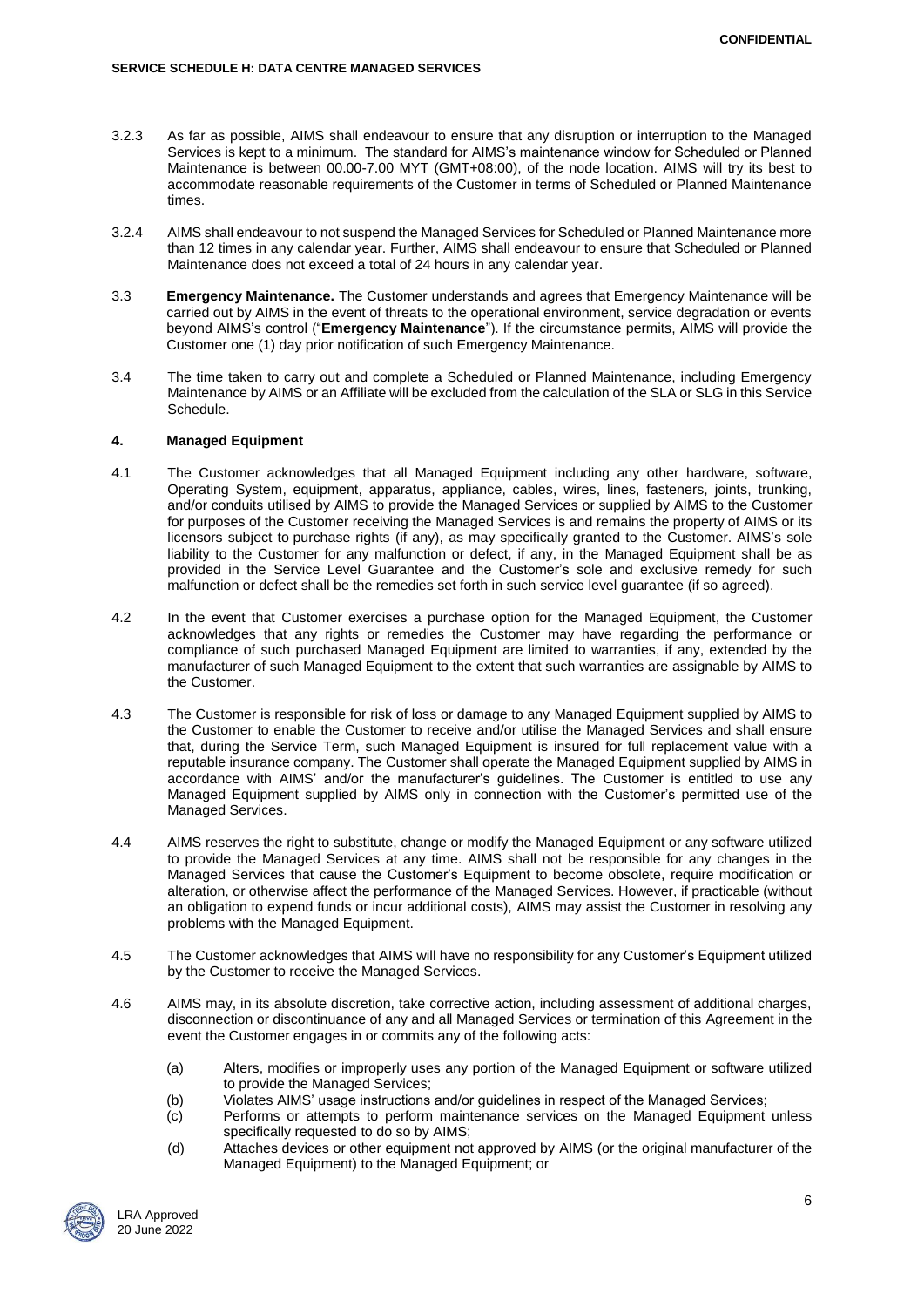- (e) Alters or modifies the Customer's IP address space on any interface or AIMS' Managed Services engineer's login access on the Managed Equipment without prior communication to AIMS.
- 4.7 In the event that AIMS elects to take any corrective action, the Customer shall not be entitled to a refund of any fees paid in advance prior to such corrective action. AIMS shall bear no liability towards the Customer in the event the Customer engages in or commits any of the foregoing acts nor shall AIMS be liable to the Customer for any corrective action taken. In the event this Agreement is terminated as stipulated herein, Clause 16 of the General Terms shall apply.
- 4.8 AIMS is not responsible for the repair of Managed Equipment and/or the alteration of Managed Equipment and/or the repair of unspecified accessories or peripherals attached to the Managed Equipment made necessary by the actions of the Customer. Any warranty terms will terminate in the event the system or Managed Equipment is serviced or modified by any person other than authorised personnel of AIMS.
- 4.9 AIMS shall not be held responsible or liable for any delay or failure in providing the Managed Services where forces beyond the reasonable control of AIMS caused such delay, and Customer agrees that, in such situations, it shall not be entitled to any service rebates.

## **5. Software and Intellectual Property Rights**

- 5.1 The Parties acknowledge that
	- (a) AIMS remains the sole owner of any software supplied by AIMS and all Intellectual Property Rights associated with such software including modifications effected for the benefit of the Customer or otherwise in connection with the Managed Services under this Agreement, unless otherwise mutually agreed in writing by the Parties; and
	- (b) the Customer remains the sole owner of any software supplied by the Customer and all Intellectual Property Rights associated with such software.
- 5.2 AIMS shall be responsible for obtaining all necessary authorisations and consents from third party licensors of any software used by AIMS in connection with the Managed Services and licensed by third parties to AIMS to the extent that this is necessary to enable AIMS to provide the Managed Services.
- 5.3 Where any software is procured by AIMS or an Affiliate on the Customer's behalf, which are necessary in order for AIMS to provide the Managed Services, the Customer shall execute all necessary documents in relation to such software as required by AIMS.
- 5.4 Subject to the terms and conditions set forth herein, AIMS (insofar as it is allowed under the relevant license agreement with its licensor) grants to the Customer and the Customer accepts, a non-exclusive, non-transferrable and non-sub-licensable licence for the Service Term, to access and use the software supplied by AIMS, installed and used in conjunction with the Managed Services in the manner as contemplated under this Agreement.
- 5.5 The Customer grants AIMS the right to use the software supplied by the Customer for the purposes of providing the Managed Services. Further, the Customer shall be responsible for obtaining all necessary authorisations and consents from third party licensors of the software supplied by the Customer to the extent that this is necessary to enable AIMS to provide the Managed Services.

## **6. Accounts, Passwords and Security**

- 6.1 As information transmitted through the internet in general is not confidential, AIMS cannot and does not guarantee the privacy, protection, security or integrity of any information transmitted through the internet by the Customer, which the Customer does so at its own risk.
- 6.2 The Customer accepts that it shall be solely responsible for all content stored on and distributed from the Managed Services. The Customer acknowledges and accepts that AIMS does not intend and will not be required to edit or review for accuracy or appropriateness any of the Customer's content delivered through the Managed Services.
- 6.3 The Customer shall take all such measures as may reasonably be necessary (including but not limited to changing its password from time to time) to protect the secrecy of its user identification (hereinafter known as "**UI**") and/or password and shall not reveal or share the same with any other unauthorised person(s), and shall ensure that the UI and Managed Services are accessed and used only by authorised persons, and take all such steps as may be necessary to ensure its continued security and to prevent any unauthorised access or use. If, at any time, the Customer desires to and requests AIMS to reset its password, the Customer shall forthwith after ascertaining that its password has been reset change such password to a new password.

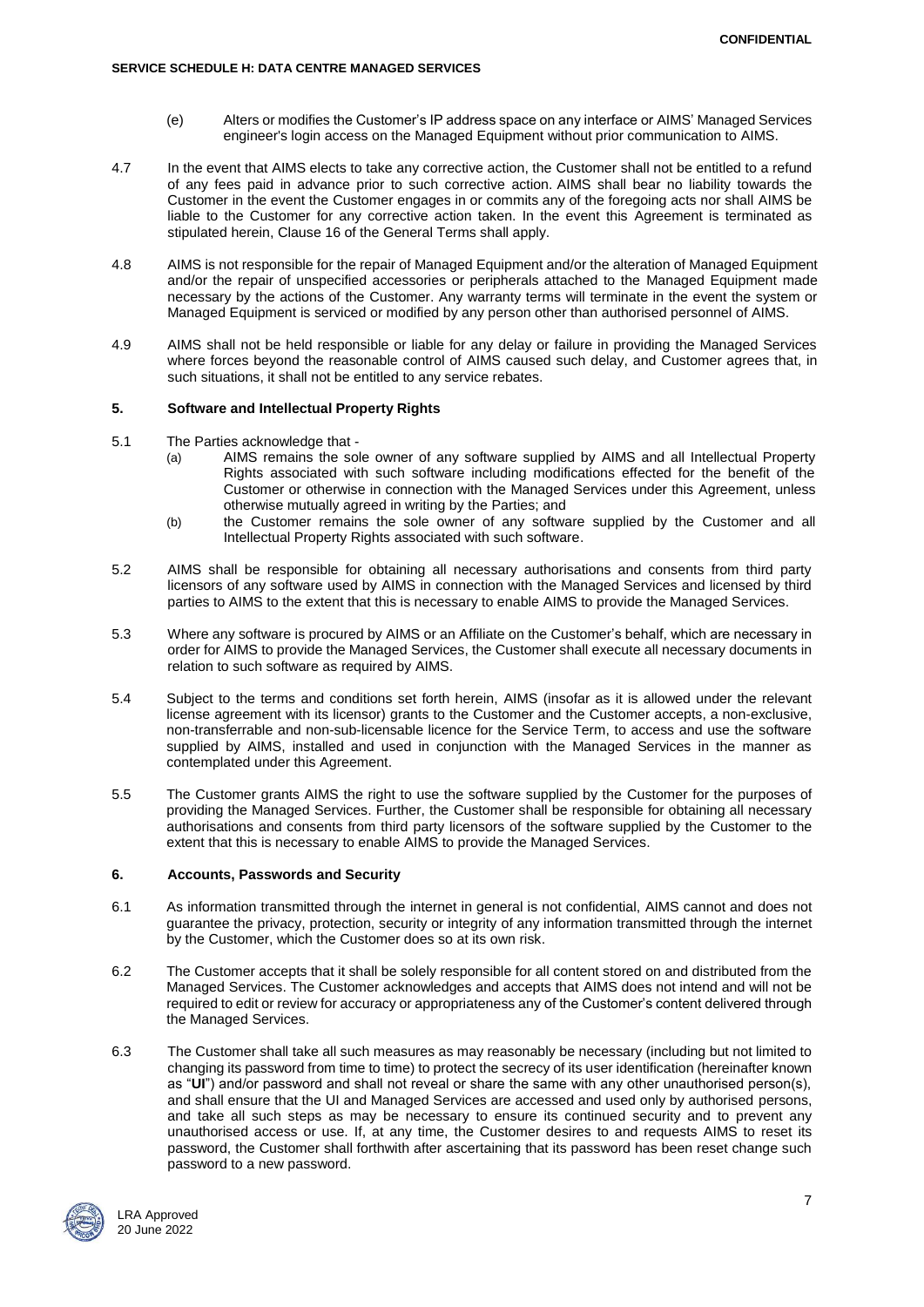- 6.4 Where a UI is necessary to access the Managed Services under this Agreement, the Customer shall use only its own UI. The Customer shall be solely responsible for any activity conducted or any information transmitted through the use of the UI.
- 6.5 AIMS shall not be liable for any loss or damage incurred by the Customer or third parties due to any wrongful use of the Customer's account by the Customer or any wrongful or fraudulent use of the Customer's account by any other person. AIMS shall not be liable for any corruption of data in the Customer's systems resulting from an external security breach or any inappropriate handling of such data on the Customer's part. This is including but not limited to installation of software using non-standard repository and/or plugging in of third party unsupported hardware.
- 6.6 The Parties agree to immediately notify each other of any unauthorized use of the Customer's account or of any other breach of security known to either of the Parties or where either of the Parties has reason to suspect that the same may have occurred.
- 6.7 The Customer shall co-operate with AIMS in any security investigations and indemnify, defend and hold AIMS harmless for any liability or expense arising from such use or misuse.
- 6.8 The Customer acquires no rights to any mailbox number, the UI, IP address, circuit reference and any codes assigned to it by AIMS and AIMS reserves the right to change or re-assign the same to the Customer at its sole discretion without being liable to the Customer for any damages or losses suffered therefrom.
- 6.9 The Customer shall comply with all usage instructions and guidelines in respect of the use of the Managed Services that may be published from time to time by AIMS.

### **7. Bandwidth Utilization – Measurement and Charges**

- 7.1 The maximum throughput of port assigned to the Customer is 100Mbps via Fast Ethernet interface, unless otherwise specified in the Service Order. AIMS will cap the bandwidth purchased by the Customer at the total bandwidth allocation level specified in the Service Order Form (*"Total Bandwidth Allocation"*). The Customer may choose to uncap the bandwidth to allow the bandwidth to burst above the Total Bandwidth Allocation.
- 7.2 All traffic utilization for the Customer is measured by using a software program known as Multi-Router Traffic Grapher (hereinafter known as "**MRTG**") at the port used by the Customer. The MRTG is configured to monitor traffic passing through the switch as well as through the router. At the switch, the MRTG will monitor individual ports linked to each server to determine the traffic volume. Samplings are taken at 5 minute intervals and two samples are taken at each time, specifically, (i) a sample to measure the data traffic from the switch to the server; and (ii) a sample to measure the data traffic from server to switch.
- 7.3 The MRTG can generate data traffic reports based on different time scales at 5-minute intervals, weekly 30-minute intervals and monthly 2-hour intervals. Bandwidth utilization is based upon the 95<sup>th</sup> percentile of the total bandwidth used. This figure is obtained as follows:
	- (a) Raw data is sorted in ascending order up to the maximum incoming or outgoing traffic rate;
	- (b) The 95<sup>th</sup> percentile is calculated using the formula:  $x=0.95n$ , where 'n' represents the total number of samples taken within the month;
	- (c) The figure obtained  $('x')$  is rounded off to the nearest whole number;<br>(d) The figure that occupies the  $x<sup>th</sup>$  position in the data queue represents
	- The figure that occupies the  $x<sup>th</sup>$  position in the data queue represents the 95<sup>th</sup> percentile. That is, if 'x' is 245, the 245<sup>th</sup> figure in the data table obtained in step (a) will represent the 95<sup>th</sup> percentile that will be used to calculate the Customer's bandwidth utilization.
- 7.4 When the Customer chooses to uncap the bandwidth, the Customer agrees to pay AIMS for any excess bandwidth utilized above the Total Bandwidth Allocation. Excess bandwidth is deemed to be utilized when the 95th percentile reading at the end of the calendar month exceeds the Total Bandwidth Allocation, whereupon, the Customer will be billed for such excess bandwidth utilized at AIMS's prevailing rates per Kbps in arrears. The Customer will be responsible for monitoring their bandwidth usage from the online MRTG graphs provided by AIMS. For the avoidance of doubt, MRTG graphs provided by AIMS will be the final determinant and is conclusive evidence of Customer's bandwidth usage.
- 7.5 The Customer agrees to pay for its bandwidth usage as determined by AIMS' MRTG graphs in any circumstance including hacking or illegal use, which may result in increased use of bandwidth above the Total Bandwidth Allocation.

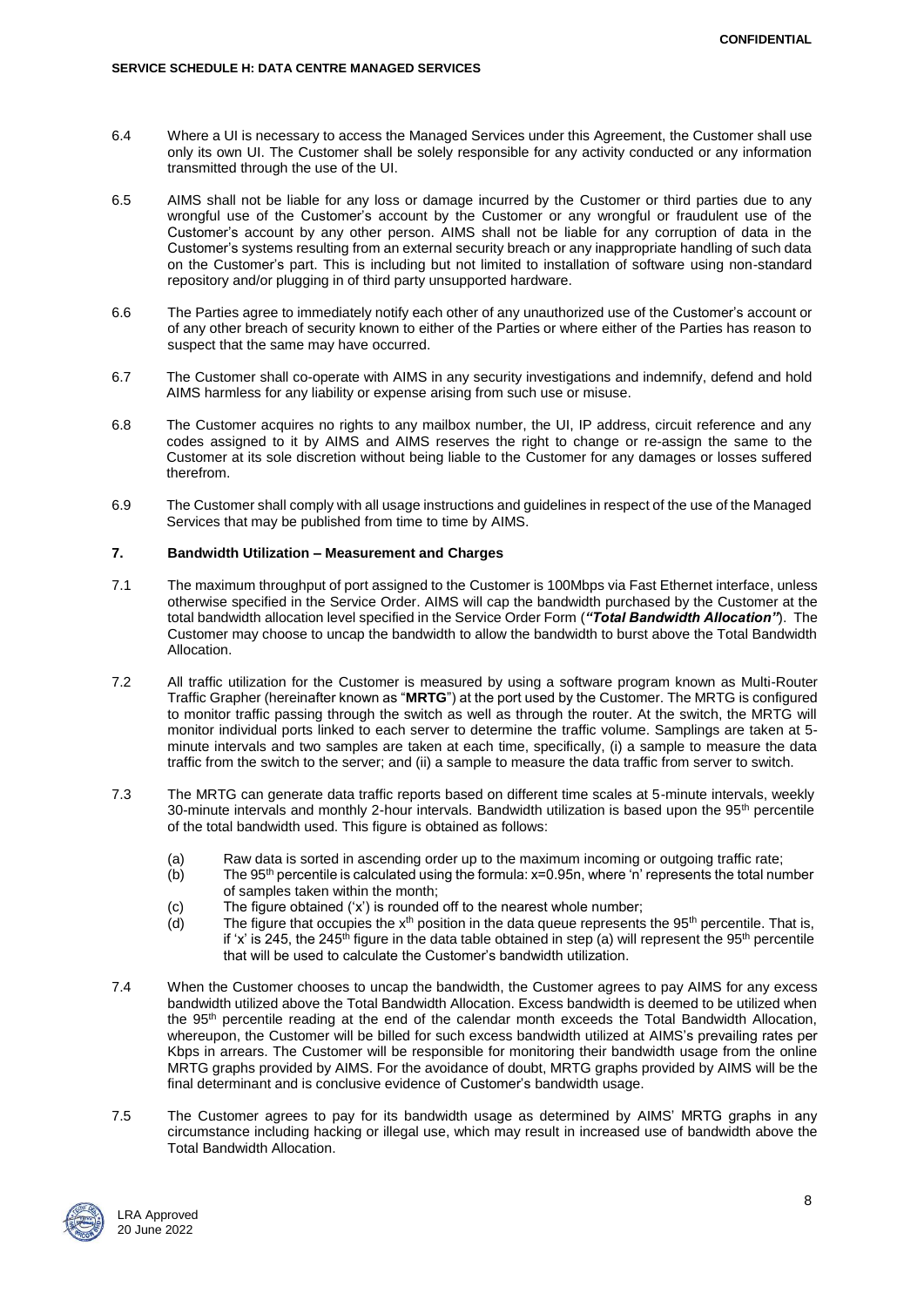#### **SERVICE SCHEDULE H: DATA CENTRE MANAGED SERVICES**

## **8. Network Availability Commitment ("NAC")**

8.1 If a Managed Service is subject to the applicability of the NAC by AIMS as specified in the Service Order, AIMS will use its best endeavours to provide network availability of 99.95% ("**Network Availability Commitment**") within the scope of AIMS's network services to the Customer and restore any Network Outage as quickly as possible and within AIMS's standard operating procedure in respect of service restoration.

Network Availability Commitment will be measured as follows: -

| Percentage unavailability | Total duration of a Network Outage        |  | 100 |
|---------------------------|-------------------------------------------|--|-----|
|                           | Total number of minutes per calendar year |  |     |

- 8.2 The Network Availability Commitment excludes, without limitation, all public Internet backbones and networks, any server on the internet, Customer's Equipment outside of the AIMS Data Centre, local access service and packet delivery to the internet not owned or operated by AIMS and Customers with only a single access port.
- 8.3 This Network Availability Commitment is provided in good faith of AIMS's willingness to achieve that level of service but without any liability to AIMS for any failure or non-achievement of the Network Availability Commitment.

### **9. Public Cloud (Alto) Availability Commitment**

If Public Cloud (Alto) Managed Service type (as per paragraph 1.1.2(m) above) is subscribed, the following shall, in addition to any other provision, be applicable:

9.1 AIMS will aim to provide cloud virtual machine availability of 99.95% (**"AIMS Alto Availability Commitment"**) within the scope of coverage set out above and restore any AIMS Alto Outage within 22 minutes of a fault annually.

AIMS Alto Availability Commitment will be measured as follows:-

Percentage unavailability  $=$  Total duration of a AIMS Alto Outage  $\times$  100 Total number of minutes per calendar year

- 9.2 The AIMS Alto Availability Commitment is applicable only to the AIMS Alto cloud and covers service failures directly related to the Customer's cloud resources but excludes the availability of AIMS Alto Portal.
- 9.3 The scope of coverage of the AIMS Alto Availability Commitment also excludes, without limitation, all other public internet backbones and networks, any server on the internet, Customer's Equipment outside of the AIMS Data Centre, local access service, and packet delivery to the internet not owned or operated by AIMS and Customer's own hardware.

## **10. AIMS CDN Availability Commitment**

If AIMS CDN Managed Service type (as per paragraph 1.1.2(n) above) is subscribed, the following shall, in addition to any other provision, be applicable:

10.1 AIMS will aim to provide AIMS CDN availability of 99.9% (**"AIMS CDN Availability Commitment"**) within the scope of coverage set out above and restore any AIMS CDN Outage within 8 hours 45 minutes of a fault annually.

AIMS CDN Availability Commitment will be measured as follows:<br>Percentage unavailability  $=$  Total duration of a AIMS CD Percentage unavailable values of a AIMS CDN Outage values x 100 Total number of minutes per calendar year

- 10.2 The AIMS CDN Availability Commitment is applicable only to the AIMS CDN service and covers service failures directly related to the Customer's cloud resources but excludes the availability of AIMS CDN portal.
- 10.3 The scope of coverage of the AIMS CDN Availability Commitment also excludes, without limitation, all other public internet backbones and networks, any server on the internet, Customer's Equipment outside of the AIMS Data Centre, local access service, and packet delivery to the internet not owned or operated by AIMS and Customer's own hardware.

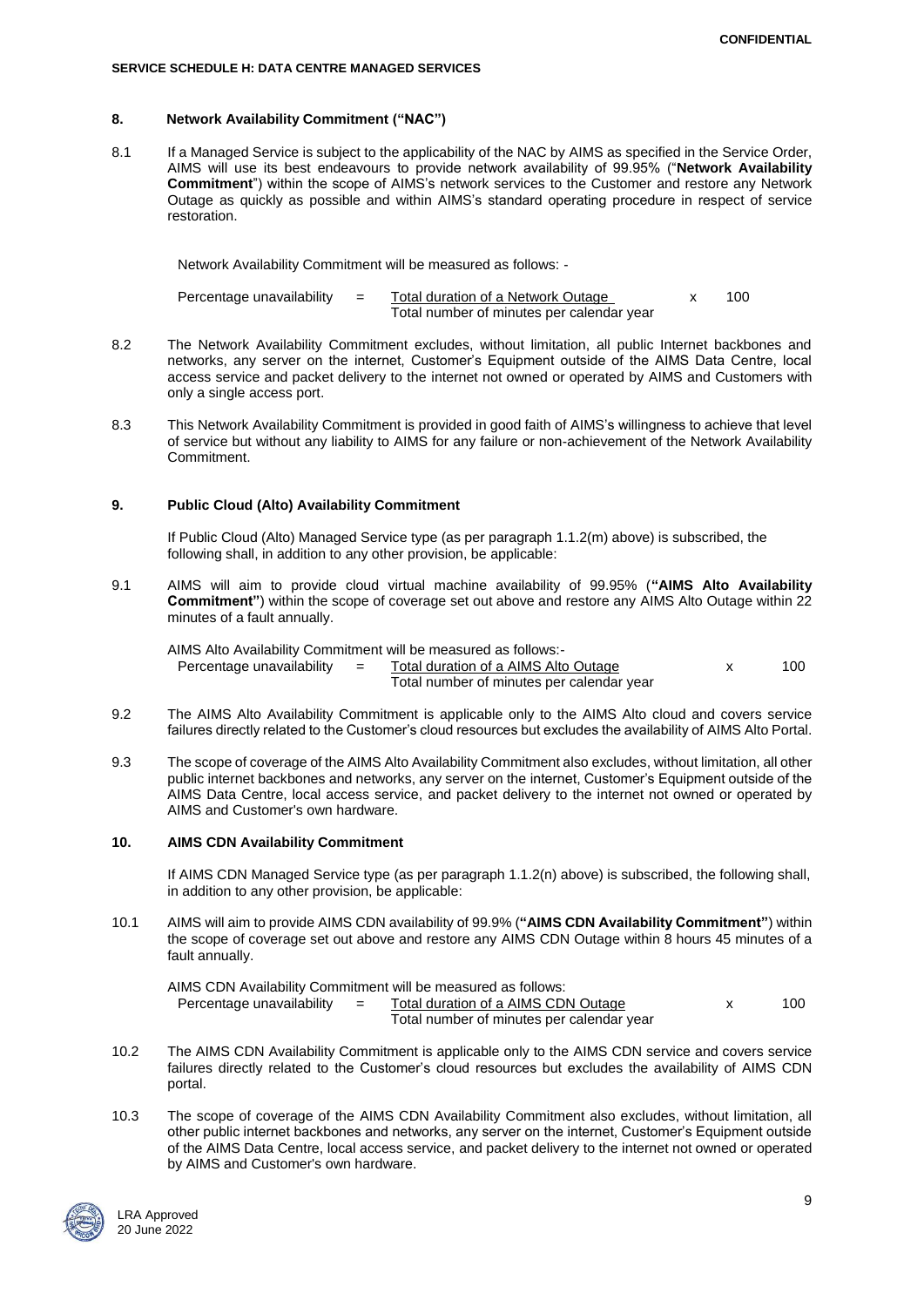### **11. AIMS Cloud Services**

### 11.1 **Value Added Services**.

11.1.1 AIMS Cloud is an Eligible Service for the following value-added services which the Customer may subscribe for at the same time when AIMS Cloud Managed Service type is subscribed or subsequently.

| Value-added service type | Value-added service description                                                   |
|--------------------------|-----------------------------------------------------------------------------------|
| Managed Licensing        | This service is as described in paragraph $1.1.2(g)$ of this Service<br>Schedule. |
| Managed Backup           | This service is as described in paragraph 1.1.2(i) of this Service<br>Schedule.   |

- 11.1.2 By Customer subscribing for the value-added services as specified above, the following special conditions shall be applicable
- (a) If Customer subscribes for this value added service after having subscribed for AIMS Cloud service, notwithstanding anything to the contrary in this Service Schedule, the value added service will commence on its SCD but in any event the Initial Service Term of the AIMS Cloud service will be extended such that the date when the AIMS Cloud service expires shall be the same as when the value added service expires.
- (b) The charges for the value-added service types is as specified in the service order and is payable by Customer separately from the AIMS Cloud service charges, on the same terms as specified in the General Terms.
- 11.2 **Shared Bandwidth**. The following special conditions shall apply to the connectivity offering for AIMS Cloud Services, where the Customer subscribes for shared bandwidth, as specified in the Service Order:
	- (a) the shared bandwidth connectivity is provided on a best effort basis only and is not subject to service levels arrangement or the NAC;
	- (b) the shared bandwidth connectivity packages as selected by Customer in the Service Order involves a set bandwidth that is shared among all other AIMS Cloud Service customers and the Customer and is split among them;
	- (c) AIMS will use its best endeavours to ensure that the integrity of Customer's information and data is not affected, compromised or lost as a result of the bandwidth being shared with other customers of AIMS, but the Customer accepts and acknowledges that such a risk exist and AIMS disclaims any liability arising from the loss of data integrity except if due to the gross negligence of AIMS.

## **12. Disclaimers**

- 12.1 The Customer acknowledges and agrees that AIMS exercises no control over, and accepts no responsibility for, the content of the information passing through the AIMS Network or the internet. AIMS is also not liable for the content or loss of any data transferred either to or from the Customer or stored by the Customer or any of the Customer's clients via the Managed Services provided by AIMS.
- 12.2 AIMS disclaims all liability whatsoever for any loss, alteration, destruction or disclosure to any third party whomsoever, of any of the Customer's data or other data howsoever caused or arising including without limitation, delays, interceptions, non-deliveries or misuse as a result of any interruption, suspension or termination of the Managed Services. Further, AIMS cannot guarantee and does not warrant the accuracy of any data or report of the Managed Services delivered to the Customer.
- 12.3 The Customer understands and agrees that AIMS shall under no circumstances be held responsible or liable for situations where the Customer's data is accessed by third parties through illegal or illicit means, including situations of access by exploitation of software security gaps, inherent flaws or weakness in any software, or the Customer's own internal security procedures governing the use of the Managed Services and the conduct of its users.
- 12.4 Subject to any service level guarantees provided herein, the Managed Services and Managed Equipment provided under this Agreement are provided on an "as is" basis.

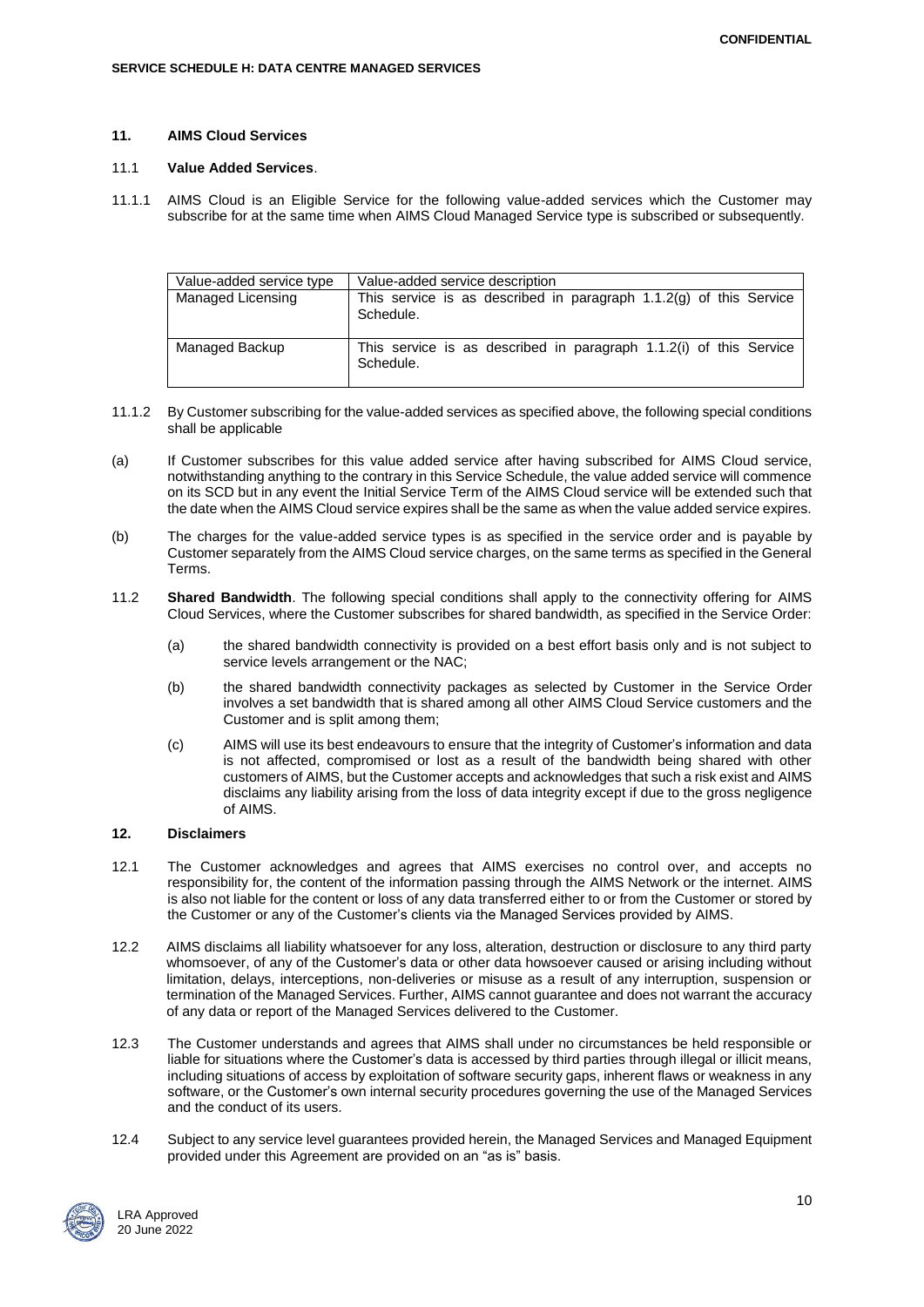- 12.5 Subject to any service level guarantees provided herein, neither AIMS, its employees, affiliates, agents, suppliers, sub-contractors, third-party information providers, merchants, licensors or the like, warrant that the Managed Services will not be interrupted or error free; nor do any of them make any warranty as to the results that may be obtained from the use of the Managed Services or as to the accuracy, reliability or content of any information services or merchandise contained in or provided through the Managed Services.
- 12.6 Where AIMS assists the Customer by registering such domain name(s) selected by the Customer as part of the Managed Services, the Customer undertakes to fully indemnify AIMS in respect of any liability to a third party arising out of such registration.

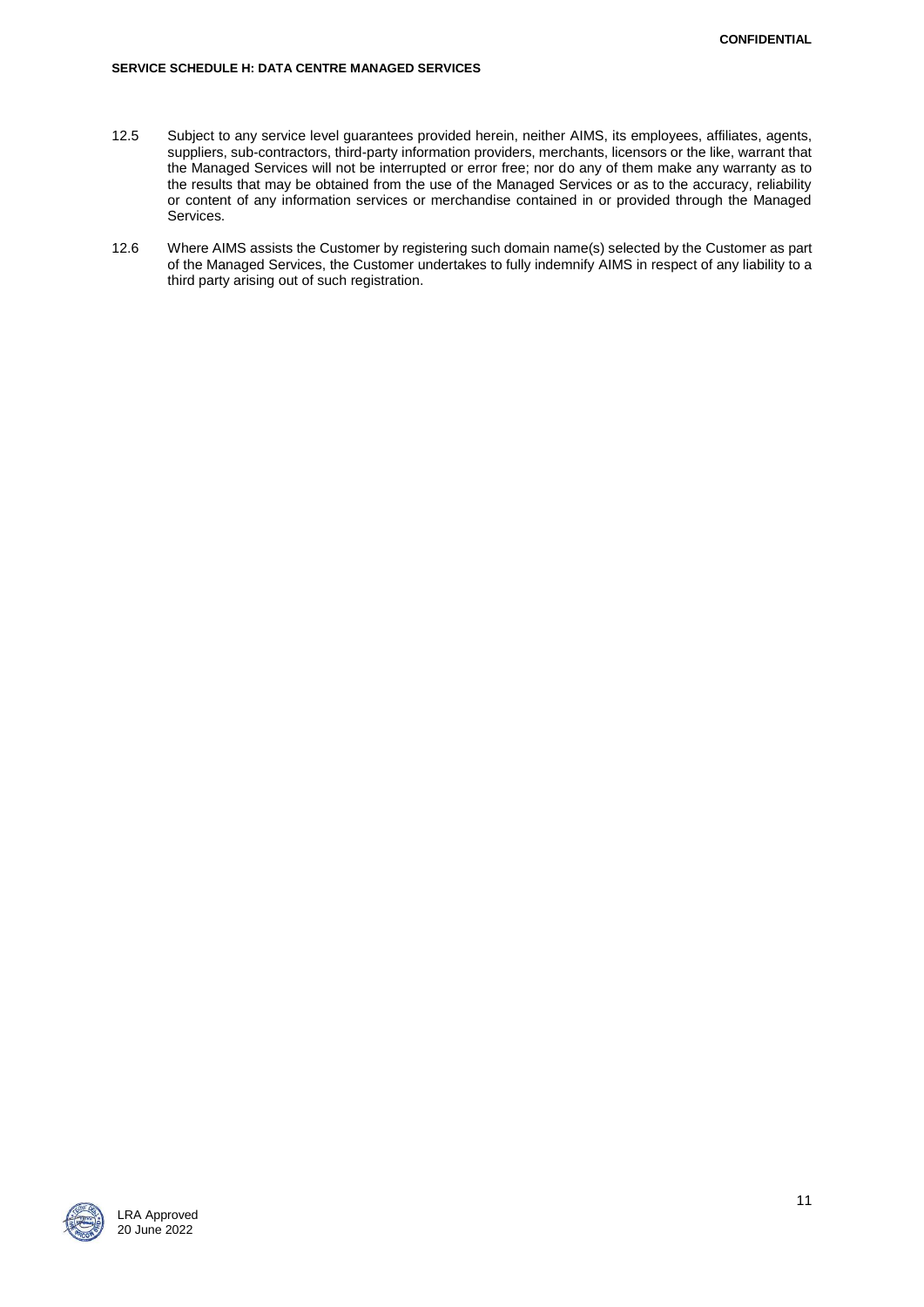## **APPENDIX 1: INSTALLATION AND SUPPORT SERVICES**

- 1. AIMS will provide the Managed Services subscribed by the Customer as specified in the Service Order Form.
- 2. The following may be applicable to a Managed Service and accordingly in providing the highest quality customer care service, AIMS will provide Basic Support Service which comprises the provision of the following assistance by AIMS' technicians in respect of the Equipment:
	- Pushing a button, toggling a switch or setting an externally accessible dip-switch.
	- Rebooting or power cycling of the Equipment.
	- Reading of serial numbers on the Equipment to the Customer.
	- Providing visual verification (remote eyes) to assist Customer's remote troubleshooting efforts.
	- Relaying status of the Equipment's status indicators.
	- Plug in a console port for remote management by the Customer.
	- Moving or securing a single cable.
	- Swapping of pre-labelled, pre-ejected, removable media (tapes, CDs, DVDs, etc.).
	- Replacing or verifying connectivity integrity of cross-connections.
	- Adding, removing or verifying a demarcation label.
- 3. AIMS shall, from time to time, notify the Customer of AIMS' fault reporting procedures and escalation matrix in writing. Such matrix shall include email addresses and telephone access numbers for operations and senior management points of contact who are available and authorized to address and resolve performance issues on a 24x7x365 basis.
- 4. Advance Support Service. If the Customer subscribes and pays for the Advance Support Services, then the scope of work is as specified below:

Advance Support Service which is provided based on a prepaid support plan or on ad hoc hourly charges is performed between 08:30 to 17:30 MYT (GMT+8) Monday to Friday, excluding public holidays; Advance Support Service performed outside the aforementioned hours incur a double charge. For the avoidance of doubt, the minimum denomination in Advance Support Service support time billed in any instance is one (1) hour. The support time is calculated from the time AIMS's engineer begins work on a Work Order following a Work Order Service Request form received online or signed and faxed by the Customer until the completion of the job specified and includes the time needed for troubleshooting problems, researching the solutions and/or traveling to the Customer's premises. Advance Support Service comprises the provision of the following assistance by AIMS' technicians:

- AIMS provides 24x7x365 basic network monitoring including sending a ping to the server every five (5) minutes. When a ping trace is not returned, the Customer has the option of rebooting and/or receiving email alerts from AIMS.
- Troubleshooting of Customer's Equipment (with Customer's assistance).
- Taking inventory of the Customer's Equipment or taking digital pictures of the Customer's Equipment or the Customer's allocated Rack Space within the AIMS Data Centre.
- Labelling Customer's Equipment and cable connections.
- Assisting the Customer with physical installation, relocation or movement of the Customer's Equipment.
- Shipping and handling RMA equipment.
- Installing, replacing/ removing Customer's Equipment components (e.g. router/switch, internal module or card, disk drive, memory, etc.) that are hot swappable and/or highly modular in design.
- Installing or swapping pre-configured equipment or components for the Customer.
- Installing cross-connects from Customer's Equipment to patch panels.
- Moving or securing cables or customer-side cross-connects.
- Installing Customer provided software with default configurations or specific and basic customerprovided instructions.
- Establishing or taking down a loop-back on a carrier circuit to assist in remote testing.
- Diagnostic and signal testing a circuit with diagnostic equipment.
- Loop-back testing for Telco circuits.
- Advanced systems or network configuration or troubleshooting (e.g. advanced systems or network protocols and services).
- Advanced operating system or application troubleshooting (only for Microsoft Windows, Redhat Linux, CentOS).
- Installation, configuration or troubleshooting of specialized or complex infrastructure components

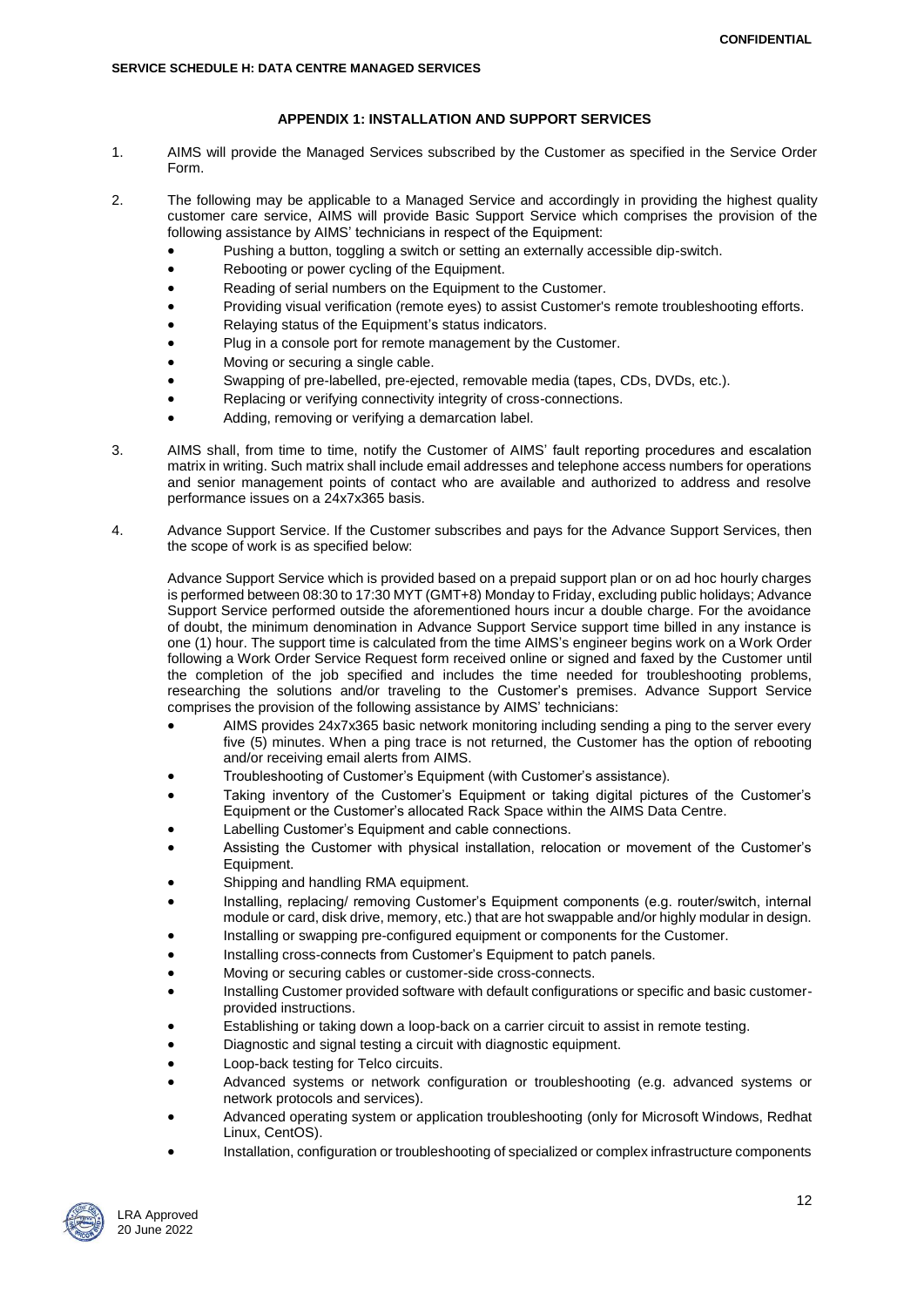or software applications (e.g. Oracle RDBMS, RAID solutions, Fibre-channel devices, firewalls, load-balancers, etc.).

- Full-deployment of delivered infrastructure including hardware, software, middleware and related components.
- Critical data backup and/or restore operations.
- Administration and maintenance of servers with platforms such as Microsoft Windows, Redhat Linux, CentOS.
- Provide system configuration including operating systems and supported software, upgrades as well as service patch updates.
- Installation or troubleshooting of any custom system script or application (provided that the Customer supplies to AIMS the script or application).
- RAID solutions, Fibre-channel devices, firewalls, load-balancers, etc.
- Providing access to CCTV footage/ access logs.
- Assisting with Customer's audit.

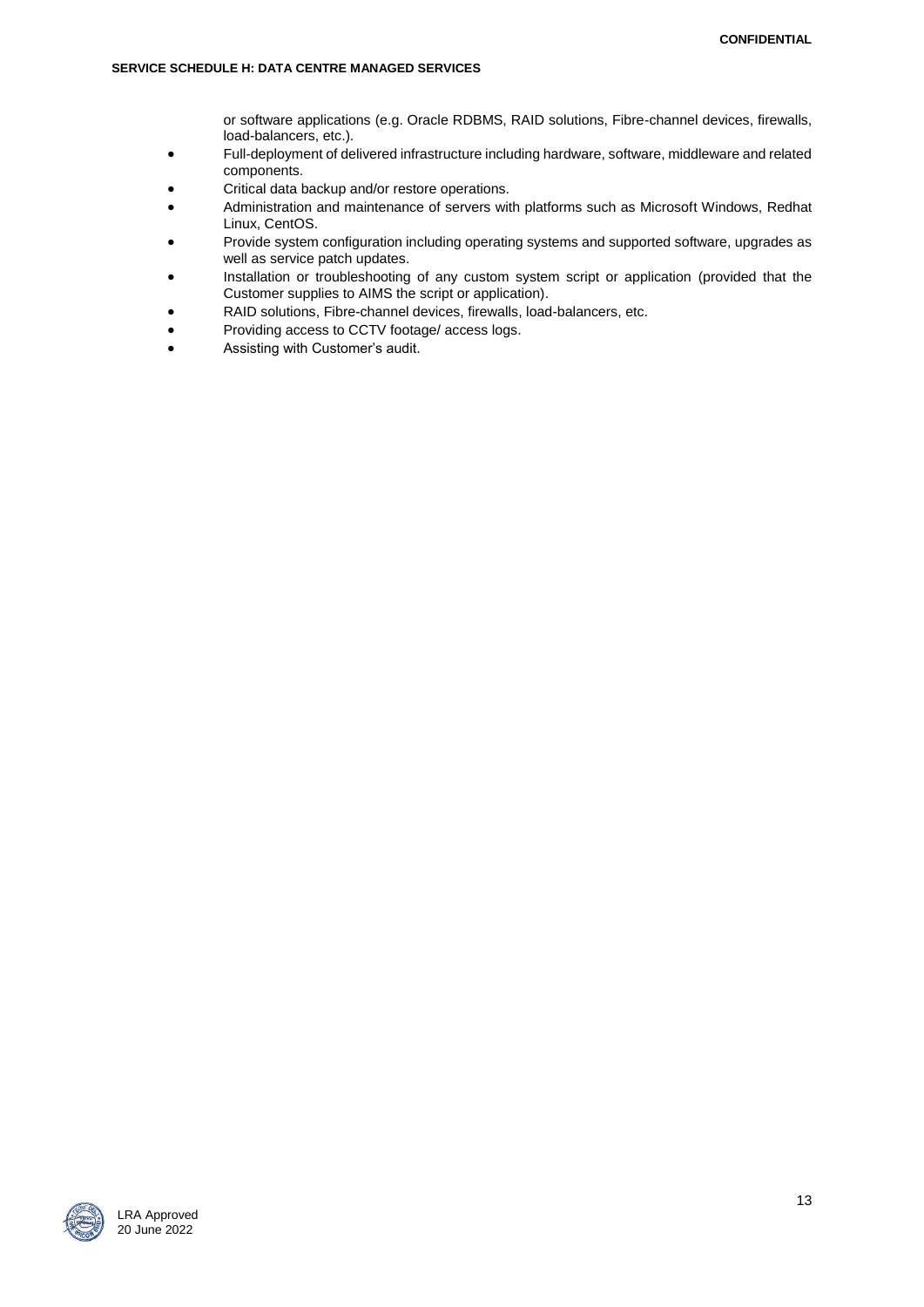#### **APPENDIX 2: SERVICE LEVEL GUARANTEE FOR MANAGED SERVICES**

## **1. General**

- 1.1.1 **Service Level Arrangement:** Unless otherwise indicated in the applicable Service Order the type of Managed Service is provided with the appropriate SLA as indicated in Paragraph 1.1.3 to this Service Schedule. THESE SLAs ARE NOT SUBJECT TO ANY SERVICE CREDIT REGIME OR THE PROVISION OF ANY COMPENSATION TO THE CUSTOMER IF AIMS DOES NOT MEET THE SLAs FOR ANY REASON WHATSOEVER. THE SLAs ARE PROVIDED IN GOOD FAITH OF AIMS' WILLINGNESS TO ACHIEVE THAT LEVEL OF SERVICE BUT WITHOUT ANY LIABILITY TO AIMS FOR ANY FAILURE OR NON-ACHIEVEMENT.
- 1.1.2 The terms set out in this Appendix 2 is only applicable to the Eligible Service that is subscribed by the Customer, and it is expressly acknowledged by the Customer, that this Appendix 2 does not apply to any other Managed Service types other than the Eligible Service. If a Managed Service type is not an Eligible Service then there is no service level guarantee that is applicable.

# **1.2 Scope of SLG**

- The Service Level Guarantee ("SLG") in respect of an Eligible Service is set out below and is the levels of services to be provided by AIMS to the Customer for that Eligible Services only under this Agreement and specifies the applicable Service Credits, if any, for failure to meet the service levels.
- 1.2.2 The SLG terms in this Appendix 2 including the service credit regime only applies to Eligible Services as identified below, and to the extent that is provided by means of systems and equipment that are either owned or operated by or on behalf of AIMS. The SLG is as specified for the Eligible Service identified below, and is only applicable if it is so specified in the Service Order.

| Eligible Service        | Service Level Guarantee | <b>Special Terms</b> |
|-------------------------|-------------------------|----------------------|
| <b>Managed Server</b>   | 99.9% availability      |                      |
| <b>Managed Firewall</b> | 99.9% availability      |                      |
| <b>Managed Router</b>   | 99.9% availability      |                      |
| Managed Server Load     | 99.9% availability      |                      |
| <b>Balancer</b>         |                         |                      |
| Managed Switch          | 99.9% availability      |                      |
| AIMS CDN                | 99.99% availability     |                      |

- 1.3. **Interpretation.** The special terms referred to in article 1.2.2 of this Appendix 2, are applicable to the specific Eligible Service only, and overrides anything to the contrary contained in this Service Schedule or elsewhere. In this Appendix 3 a reference to an article unless stated otherwise is a reference to an article in this SLG only. This SLG is contingent upon each Party knowing and fulfilling their responsibilities and generating an environment conducive to the achievement and maintenance of the targeted service level guarantees.
- 1.4 A service credit that may arise under this SLG in respect of an Eligible Service (as specified in articles 2.2, 4.2 and 5.2 in Appendix 3), shall only be payable by AIMS to Customer where:
	- (a) the Customer has submitted to AIMS a claim identifying the circumstances in which the credit or compensation arose, and
	- (b) AIMS has agreed in writing, acting reasonably and without undue delay, to the claim.

All claims for service credits must be submitted promptly, and in any event within 10 business days, after the circumstances giving rise to the claim.

1.5 All service credits payable shall be applied to the Customer's account, and off-set against sums due from the Customer to AIMS whether for the Managed Services or any other service subscribed by the Customer, and will be reconciled at an agreed time, following AIMS's agreement to the claim or if no time is agreed at the end of a 12 month period, the Initial Service Term or each Renewed Service Term (as the case may be) whichever is earlier.

## 1.6 **[Intentionally left blank.]**

1.7 Residual service credits applicable in the Initial Service Term or Renewed Service Term will not be carried over to any subsequent 12 month period or a Renewed Service Term or further Renewed Service Term. If at the end of the Service Term, there still remains residual service credits, AIMS may then pay the Customer such sums representing the residual service credits.